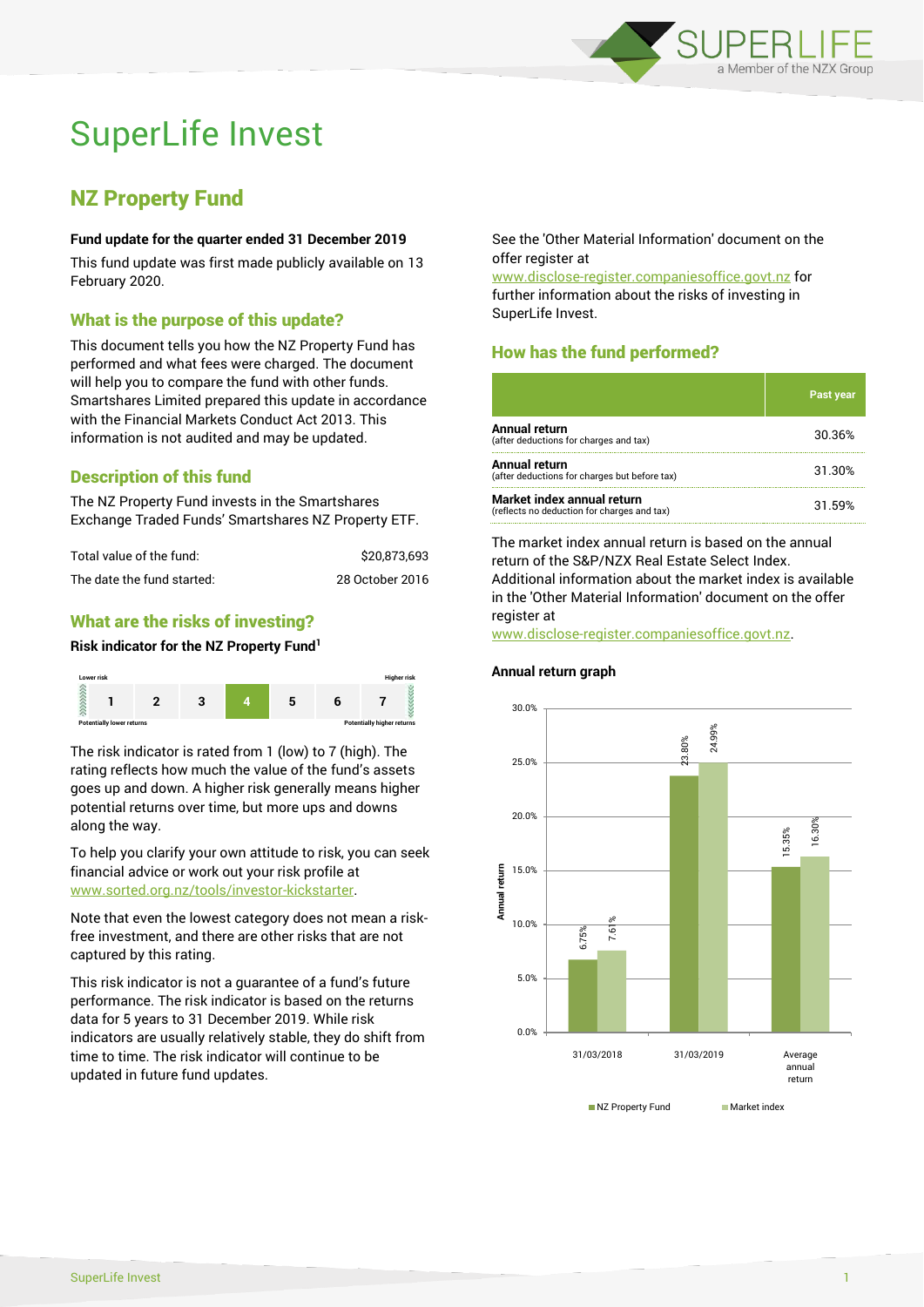

This shows the return after fund charges and tax for each year ending 31 March since the fund started. The last bar shows the average annual return since the fund started, up to 31 December 2019.

**Important:** This does not tell you how the fund will perform in the future.

Returns in this update are after tax at the highest prescribed investor rate (PIR) of tax for an individual New Zealand resident. Your tax may be lower.

### What fees are investors charged?

Investors in the NZ Property Fund are charged fund charges. In the year to 31 March 2019 these were:

|                                                       | % per annum of fund's<br>net asset value |  |
|-------------------------------------------------------|------------------------------------------|--|
| <b>Total fund charges</b>                             | በ 49%                                    |  |
| Which are made up of:                                 |                                          |  |
| <b>Total management and administration</b><br>charges | 0.49%                                    |  |
| Including:                                            |                                          |  |
| Manager's basic fee                                   | 0.46%                                    |  |
| Other management and<br>administration charges        | 0.03%                                    |  |
| Other charges                                         | Dollar amount per investor               |  |
| Administration fee                                    | \$12 per annum                           |  |

Investors may also be charged individual action fees for specific actions or decisions (for example, if an investor has a financial adviser and has agreed to pay a fee to the adviser for providing financial advice). See the Product Disclosure Statement for SuperLife Invest for more information about those fees.

Small differences in fees and charges can have a big impact on your investment over the long term.

GST is included in the fund charges set out above.

### Example of how this applies to an investor

Jess had \$10,000 in the fund and did not make any further contributions. At the end of the year, Jess received a return after fund charges were deducted of \$3,036 (that is 30.36% of her initial \$10,000). Jess paid other charges of \$12. This gives Jess a total return after tax of \$3,024 for the year.

#### What does the fund invest in?

#### **Actual investment mix**

This shows the types of assets that the fund invests in.



#### **Target investment mix**

This shows the mix of assets that the fund generally intends to invest in.

| <b>Asset Category</b>        | <b>Target asset mix</b> |
|------------------------------|-------------------------|
| Cash and cash equivalents    | 1.00%                   |
| New Zealand fixed interest   |                         |
| International fixed interest |                         |
| Australasian equities        |                         |
| International equities       |                         |
| Listed property              | 99.00%                  |
| Unlisted property            |                         |
| Commodities                  |                         |
| Other                        |                         |